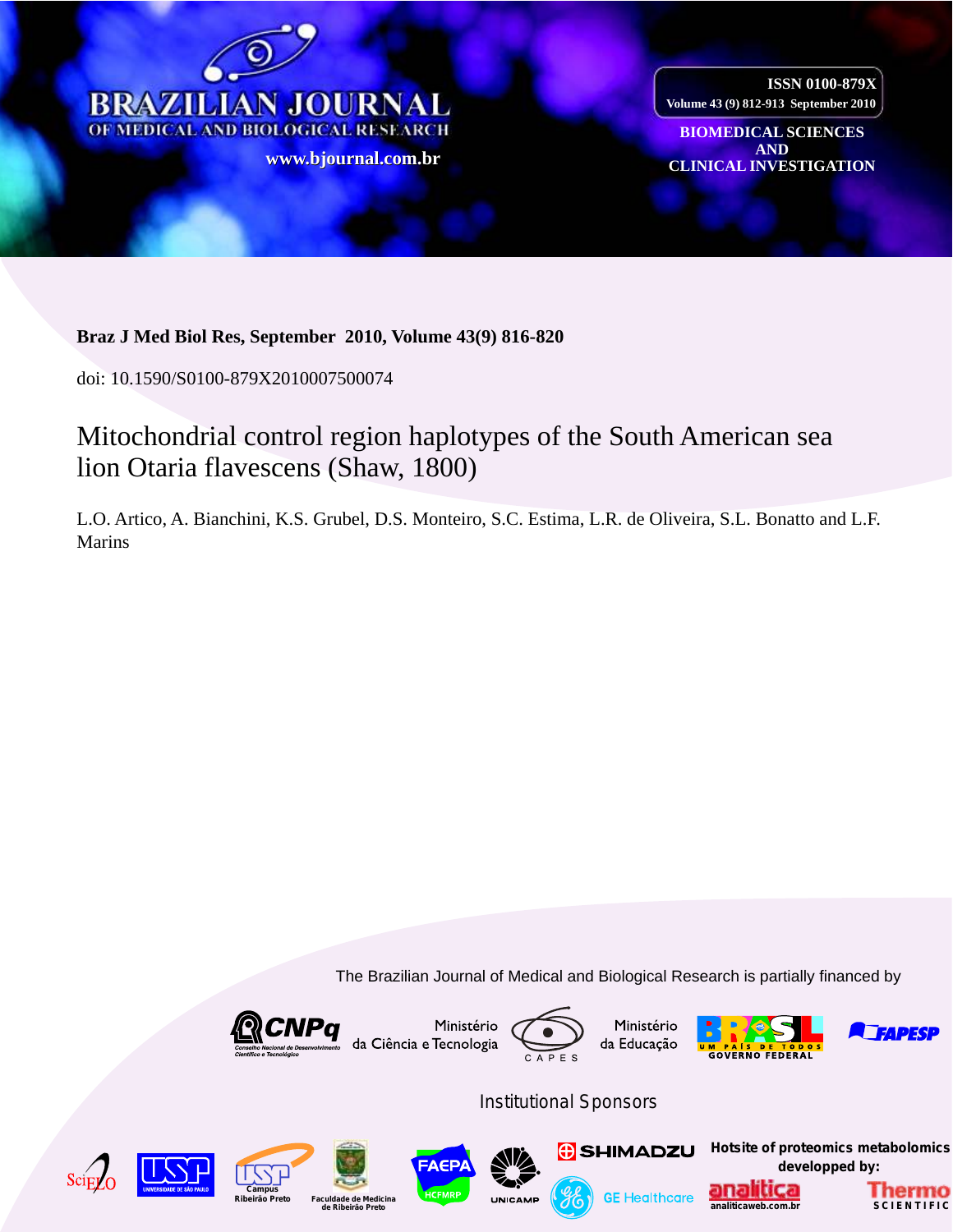# Mitochondrial control region haplotypes of the South American sea lion *Otaria flavescens* (Shaw, 1800)

L.O. Artico<sup>1</sup>, A. Bianchini<sup>1</sup>, K.S. Grubel<sup>2</sup>, D.S. Monteiro<sup>2</sup>, S.C. Estima<sup>2</sup>, L.R. de Oliveira<sup>3</sup>, S.L. Bonatto<sup>4</sup> and L.F. Marins<sup>1</sup>

1Instituto de Ciências Biológicas, Universidade Federal do Rio Grande, Rio Grande, RS, Brasil 2Núcleo de Educação e Monitoramento Ambiental, Rio Grande, RS, Brasil 3Laboratório de Ecologia de Mamíferos, Programa de Pós-Graduação em Biologia, Diversidade e Manejo de Vida Silvestre, Universidade do Vale do Rio dos Sinos, São Leopoldo, RS, Brasil 4Centro de Biologia Genômica e Molecular, Pontifícia Universidade Católica do Rio Grande do Sul, Porto Alegre, RS, Brasil

#### **Abstract**

The South American sea lion, *Otaria flavescens*, is widely distributed along the Pacific and Atlantic coasts of South America. However, along the Brazilian coast, there are only two nonbreeding sites for the species (Refúgio de Vida Silvestre da Ilha dos Lobos and Refúgio de Vida Silvestre do Molhe Leste da Barra do Rio Grande), both in Southern Brazil. In this region, the species is continuously under the effect of anthropic activities, mainly those related to environmental contamination with organic and inorganic chemicals and fishery interactions. This paper reports, for the first time, the genetic diversity of *O. flavescens* found along the Southern Brazilian coast. A 287-bp fragment of the mitochondrial DNA control region (D-loop) was analyzed. Seven novel haplotypes were found in 56 individuals (OFA1-OFA7), with OFA1 being the most frequent (47.54%). Nucleotide diversity was moderate (π = 0.62%) and haplotype diversity was relatively low (67%). Furthermore, the median joining network analysis indicated that Brazilian haplotypes formed a reciprocal monophyletic clade when compared to the haplotypes from the Peruvian population on the Pacific coast. These two populations do not share haplotypes and may have become isolated some time back. Further genetic studies covering the entire species distribution are necessary to better understand the biological implications of the results reported here for the management and conservation of South American sea lions.

Key words: *Otaria flavescens*; mtDNA; D-loop; Genetic variability; New haplotypes

#### **Introduction**

The South American sea lion, *Otaria flavescens* (Shaw, 1800), is widely distributed along the coasts of South America, occurring from 6°S in the Pacific Ocean to 29°S in the Atlantic Ocean. The main breeding colonies are located in Uruguay, Argentina, Falkland Islands (UK), Chile, and Peru (1). This is not a migratory species, although seasonal movements occur when adult males, after the breeding season, move to the sea searching for food (2). The South American sea lion is one of the most frequent pinniped species in Brazil, occurring mainly during winter and spring. According to Rosas et al. (3), specimens found along the Southern Brazilian coast are part of the breeding stock of Uruguayan rookeries. However, some specimens from the Argentinian stock were also recorded in Camboriú Beach (Santa Catarina, Southern Brazil) (Barreto AS, personal communication).

There are only two nonbreeding sites for the species along the Brazilian coast: Refúgio de Vida Silvestre da Ilha dos Lobos (29° 20'S, 49° 43'W) at Torres and Refúgio de Vida Silvestre do Molhe Leste da Barra do Rio Grande (32° 10'S, 52° 6'W) in the Lagoa dos Patos, both on the coast of the Rio Grande do Sul (2). Rosas et al. (2) observed that most animals present on the Rio Grande do Sul coast were males (81%), represented mainly by large numbers of immature individuals from April to June. In a previous study investigating aging by the same authors (3), skulls and teeth of *O. flavescens* found dead along the southern coast of Brazil were collected. The oldest males and females

Correspondence: L.F. Marins, Universidade Federal do Rio Grande/FURG, Av. Itália, km 8, 96201-900 Rio Grande, RS, Brasil. Fax: +55-53-3233-6851/3233-6848. E-mail: dqmluf@furg.br

*Received March 22, 2010. Accepted July 20, 2010. Available online July 30, 2010. Published September 13, 2010.*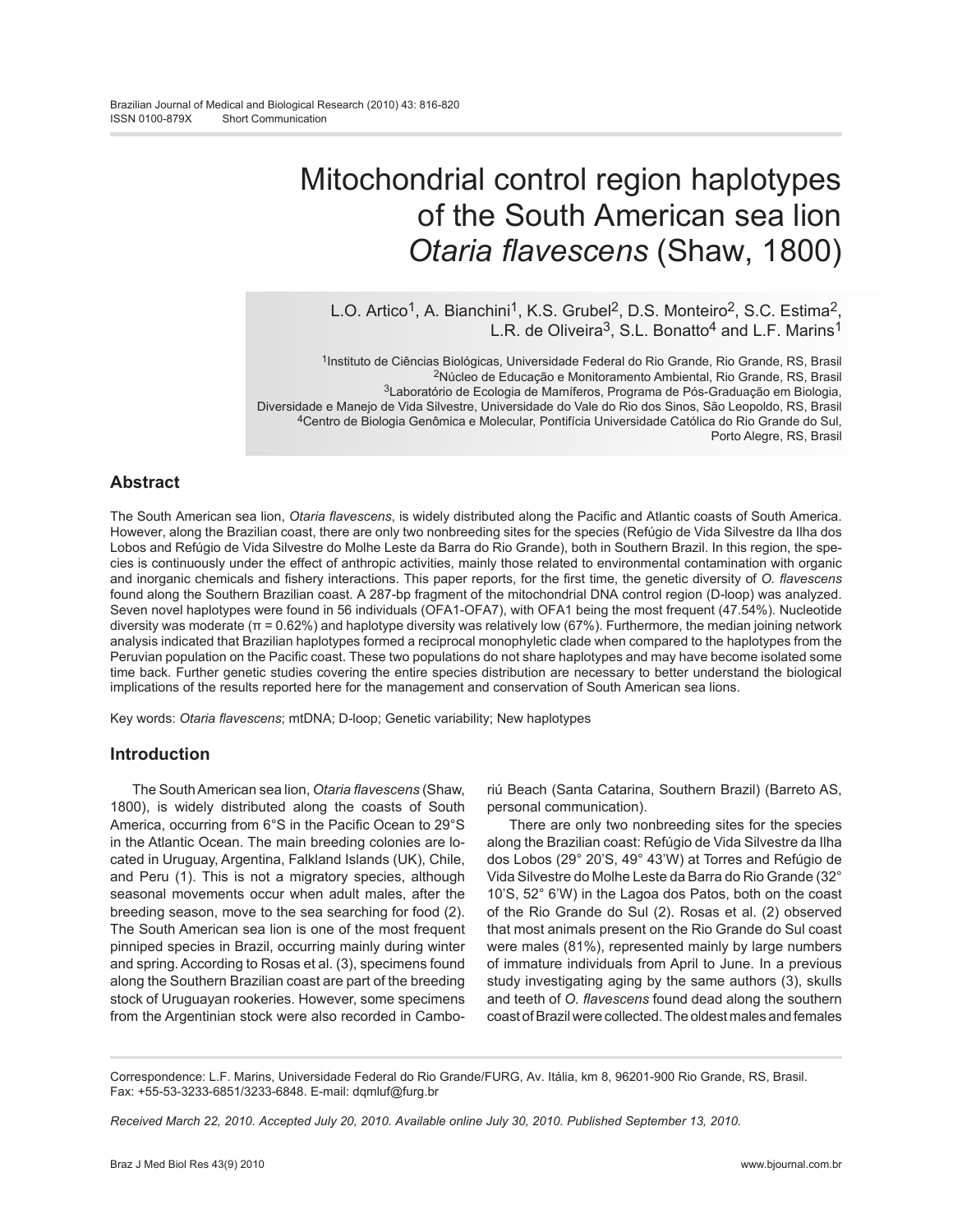were 16 and 14 years old, respectively. Animals aged 3-5 years were the most frequent. Both sexes attain 95% of their maximum length by 8 years of age (3). Kinas et al. (4) suggest a strong seasonal pattern for *O. flavescens* with a maximum average number of strandings in September and a minimum in January. The estimated stranded sea lion in a typical year is 115 sea lions.

There are only few studies published about South American sea lions on the Brazilian coast. Most of them are related to seasonal movements (2), age and growth (3), patterns of occurrence (4), diet and fishery interactions (5) on the Southern Brazilian coast. However, there is no information about the genetic diversity of the species in Brazil. The only published studies on the genetics of pinnipeds from the Southern Brazilian coast are those by Ferreira et al. (6) and Oliveira et al. (7) regarding *Arctocephalus tropicalis* and *Arctocephalus australis*, respectively. Therefore, we present here, for the first time, an evaluation of the genetic diversity of *O. flavescens* found on the Southern Brazilian coast and compare the results obtained with existing data for a single population from the Southern Pacific (8).



**Figure 1.** Sampling area of the present study. South American sea lions were collected between May 2005 and September 2006.

#### **Material and Methods**

Tissue samples (skin) were collected from 52 dead sea lions along the Rio Grande do Sul coastline between May 2005 and September 2006. Additional samples from 4 individuals were supplied by a non-governmental Brazilian organization (NEMA/Núcleo de Educação e Monitoramento Ambiental, Rio Grande, RS, Brazil). The samples were collected during beach surveys performed from June 2002 to June 2004. The area studied extends from the "Barra da Lagoa do Peixe" at Mostardas (31° 21' 31.9"S/51° 02' 19.6"W) to "Barra do Chuí" (33° 44' 37.7"S/53° 22' 10.5"W; Figure 1). For each specimen sampled, the following data were recorded: date, season, body length (from the tip of the snout to the end of the tail), geographic coordinates, sex (based on external morphology), and degree of decomposition. Tissue samples of approximately 1 cm<sup>3</sup> were collected and preserved in 95% ethanol. Total genomic DNA was extracted using the standard phenol-chloroform and ethanol precipitation protocol by the method of Sambrook et al*.* (9). A 287-bp fragment from the mitochondrial DNA control region was amplified by polymerase chain reaction (PCR) using a TC-512 automatic thermal cycler (Techne, UK) with a 25-µL reaction volume: 1 µL genomic DNA (10 ng DNA template), 19.05 µL MilliQ® water, 0.75 µL (10 mM) dNTP mixture, 0.6 µL (50 mM) MgCl<sub>2</sub>, 2.5 µL (10X) buffer (500 mM KCl, 200 mM Tris-HCl, pH 8.4), 0.5 µL (10 pmol/µL) of universal primers [DL-FOR (5'-TTCCCCGGTCTTGTAAACC-3') and DL-REV (5'-ATTTTCAGTGTCTTGCTTT-3')] (10) and 0.2 µL Taq DNA Polymerase (Invitrogen, Brazil; 5 U/µL). PCR conditions were a denaturation step at 94°C for 1 min, followed by 30 cycles (denaturation at 94°C for 30 s, annealing at 50°C for 1 min and extension at 72°C for 1 min) and 5 min at 72°C for final extension. Products were characterized by electrophoresis on 1% agarose gel (Invitrogen, Brazil) stained with ethidium bromide prepared in Tris-acetate EDTA. PCR products were then purified with PEG 8000 (Promega, USA) and sequencing was performed using a MegaBace 1000 automatic sequencer (GE Healthcare, Brazil).

Sequence electropherograms were checked with the Chromas software (Technelysium, Australia). The sequences obtained were aligned using Clustal X (11), manually edited with Bioedit 6.0.7 (Sequence Alignment  $Editor<sup>®</sup>$ ), and corrected visually.

Genetic variability was estimated using haplotype (h) and nucleotide  $(\pi)$  diversities, which were calculated with the DnaSP 4.0 software (12). A median joining network method was generated to infer the relationships between the novel haplotypes from the Atlantic population and the Peruvian population on the Pacific coast (8) obtained from GenBank (accession Nos. AF384419, AF384420, AF384421, AF384422, AF384423) using Network 4.5 (13) (Figure 2).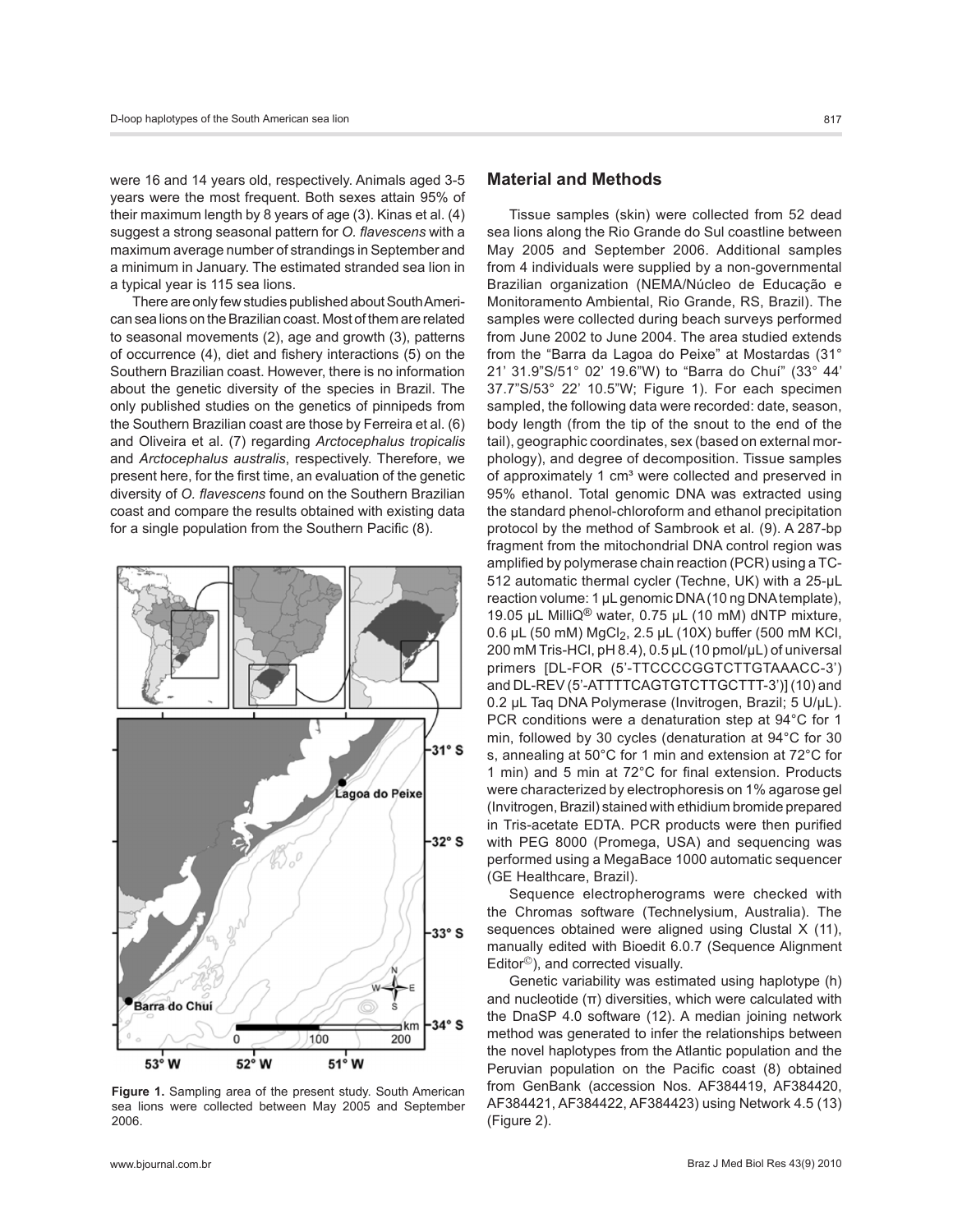#### **Results**

A total of 56 sequences of the mtDNA control region were obtained for analysis, which comprised 287 bp. These sequences defined seven new and different haplotypes for the species analyzed, represented by white circles in Figure 2. The most common and widespread haplotype, OFA1, was shared by 29 individuals representing 47.54% of the sample, followed by the haplotypes OFA2 (18.3%; N = 11), OFA3 (16.39%; N = 10), OFA4 and OFA5 (3.27%;  $N = 2$ ), and OFA6 and OFA7 (1.63%;  $N = 1$ ). These seven haplotypes (OFA1-7) were considered to be new since they are different from the previous haplotypes described for the species by Wynen et al. (8). All unique haplotypes were submitted to GenBank (accession Nos. EU044835- EU044841).

Results obtained by the median-joining network method using D-loop sequences for the haplotypes described in this study and representative haplotypes from the Pacific Ocean, represented by gray circles, are shown in Figure 2. These analyses demonstrate the reciprocal monophyly of *O. flavescens*, with a grouping of haplotypes OFA1-OFA7 being from the Atlantic Ocean population, and specimens from Peru being from the Pacific Ocean group (haplotypes OB4, OB5 and OB2) (8).

Moderate levels of genetic diversity were observed among *O. flavescens* individuals. The haplotype (h) and nucleotide  $(\pi)$  diversities calculated for the species were  $0.67 \pm 0.051$  and  $0.006 \pm 0.00067$ , respectively.

#### **Discussion**

The nucleotide diversity observed  $(0.006 \pm 0.00067)$ is consistent with values reported by Wynen et al. (8) for the same region of mtDNA of other sea lion species and populations, such as *O. flavescens* from the Pacific coast (π = 0.008), *Eumetopias jubatus* from Alaska (π = 0.004), and *Phocarctus hookeri* from New Zealand (π = 0.004). However, other investigators found that *Zalophus californianus* from the California coast and *Callorhinus ursinus* from Alaska had significantly higher levels of nucleotide diversity ( $\pi$  = 0.03 and 0.027, respectively). Therefore, the result observed for *O. flavescens* in the present study is within the range of nucleotide diversity described for other sea lion species. Regarding haplotype diversity, a relatively low value was observed (h = 67%) for *O. flavescens* when compared to other pinnipeds. High levels of haplotype diversity (h = 93%) were reported for *E. jubatus* sampled in Alaska after analysis of 531 bp of the mtDNA control region (14). Also, 91% haplotype diversity was reported for *E. jubatus* individuals sampled in the North Pacific and Bering Sea, after analysis of 238 bp of the mtDNA control region (15). For *Phoca vitulina* from the North Pacific, a haplotype diversity of 97% was observed after analysis of 435 bp of the mtDNA control region (16). In fur



**Figure 2.** Median-joining network of the Atlantic (white circles) and Peruvian (gray circles) haplotypes based on polymorphic sites of the mitochondrial D-loop region. The circled areas are proportional to the frequency of the haplotypes indicated. Black diamonds symbolize median vectors (mv) produced by the network software, representing missing or not sampled haplotypes.

seal samples (*Arctocephalus philippii*) from Chile, a high haplotype diversity (h = 90%) was reported after analysis of 315 bp of the mtDNA control region (17). A very similar value ( $h = 91.4\%$ ) was observed for the harbor porpoise, *Phocoena phocoena*, sampled in the Northwest Atlantic, when analyzing the same mtDNA region (18).

The moderate haplotype diversity observed in sea lions from Southern Brazil could be explained by the single Uruguayan origin of the individuals analyzed. This hypothesis is consistent with the reduced genetic variability of cytochrome *b* described for *O. flavescens* sea lions and *A. australis*  fur seals from Uruguay and Argentina, associated with the recent colonization of these areas (19).

The molecular data reported in the present study are the first genetic information for South American sea lions from the Brazilian coast. The evidence of reciprocal monophyletic clades and the absence of shared haplotypes between Brazilian and Peruvian specimens indicated that these populations may have become isolated some time back. Median joining network analysis performed with D-loop region haplotypes (Figure 2) showed a subdivision of the *O. flavescens* population into two main clades: the Peruvian and the Brazilian groups of haplotypes. These two clades may reflect a possible differentiation between Atlantic and Pacific sea lions at some taxonomic level, as proposed by Túnez et al. (19). This separation can be characterized by the representation of the median vector (mv2), possibly an ancestral haplotype, among clades in the Pacific and Atlantic populations, which, after several changes over time, led to the Atlantic clade (Figure 2). The median vector mv1 may represent a not scored or ancestral haplotype, which gave origin to a group formed by OF6, OF3 and OF2.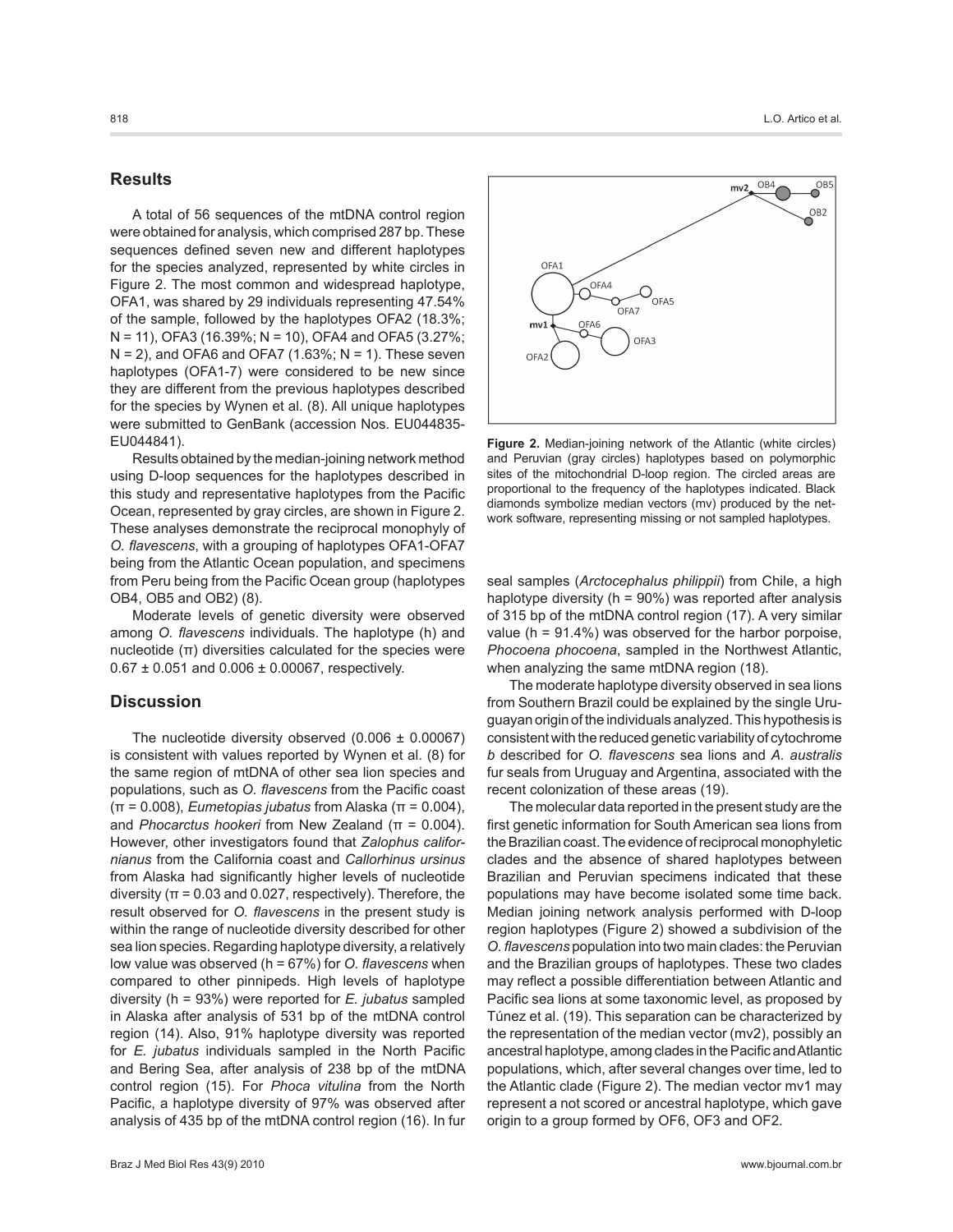Glacial episodes usually induced important evolutionary events in populations, considering that they constitute physical barriers for dispersion and genetic flow (20). Glaciations associated with geographic distances may have been the cause of a significant reduction in gene flow between Pacific and Atlantic colonies of the Southern sea lions, as suggested by the lack of shared haplotypes observed between these populations, as described by Túnez et al. (19) for the cytochrome *b* gene, and corroborated by our results for the mtDNA D-loop region.

The two populations compared in the present study are the most distant ones geographically, thus explaining the genetic difference observed between them. However, for any future comment or suggestion on the systematic, conservation and/or management plan for the studied species we strongly recommend further studies considering additional new samples to cover the entire species distribution. This should include individuals from Argentina, Falkland Islands and Chile. This action would take into account the most important breeding colonies of the species as well as the potential connection points between populations in the Southern tip of South America. In addition, we also suggest new analyses using other molecular markers such as microsatellites as well as morphological

#### **References**

- 1. Vaz-Ferreira R. South American sea lion, *Otaria flavescens* (Shaw, 1800). In: Ridgway SH, Harrison R (Editors), *Handbook of marine mammals*. London: Academic Press; 1981. p 39-65.
- 2. Rosas FCW, Pinedo MC, Marmontel M, Haimovici M. Seasonal movements of the South American sea lion (*Otaria flavescens*, Shaw) off the Rio Grande do Sul coast, Brazil. *Mammalia* 1994; 58: 51-59.
- 3. Rosas FCW, Haimovici M, Pinedo MC. Age and growth of the South American sea lion, *Otaria flavescens* (shaw, 1800), in Southern Brazil. *J Mammal* 1993; 74: 141-147.
- 4. Kinas PG, Silva KG, Estima SC, Monteiro DS. Generalized linear models applied to stranding data of South American sea lions (*Otaria flavescens*) and South American fur seals (*Arctocephalus australis*) in Southern Brazil. *Lat Am J Aquat Mamm* 2005; 4: 7-14.
- 5. Oliveira LR, Ott PH, Malabarba LR. Ecologia alimentar dos pinípedes do Sul do Brasil e uma avaliação de suas interações com atividades pesqueiras. In: Reis NRd, Peracchi AL, Dos Santos GASD (Editors), *Ecologia de mamíferos*. Londrina: Technical Books Editora; 2008. p 97-116.
- 6. Ferreira JM, Oliveira LRd, Wynen L, Bester MN, Guinet C, Moraes-Barros N, et al. Multiple origins of vagrant Subantarctic fur seals: a long journey to the Brazilian coast detected by molecular markers. *Polar Biol* 2008; 31: 303-308.
- 7. Oliveira LR, Hoffman JI, Hingst-Zaher E, Majluf P, Muelbert MMC, Morgante JS, et. al. Morphological and genetic evidence fot two evolutionarily significant units (ESUs) in the South American fur seal, *Arctocephalus australis*. *Conserv Genet* 2008; 9: 1451-1466.

Finally, it is important to note that, in spite of the anthropic impacts on O. *flavescens* populations along the South American coast, this species is still considered to be of least concern in the IUCN 2008 Red List of Threatened Species. In this context, we believe that the results reported in this present study may serve as a baseline for future studies involving populations of South American sea lions and future actions for their conservation and management.

#### **Acknowledgments**

We thank Cladinara Roberts Sarturi and Raquel dos Santos Almeida (Laboratório de Biologia Genômica e Molecular, Pontifícia Universidade Católica do Rio Grande do Sul; PUCRS, Brazil) for helping with the DNA sequencing procedures. We are also grateful to NEMA for supplying the biological samples. Maira Proietti and Tiago Gandra are also acknowledged for reviewing the manuscript and for map construction (Geographical Information Systems). Research partially supported by the "Fundação O Boticário de Proteção à Natureza" (Brazil). L.O. Artico, A. Bianchini, and S.L. Bonatto are Research Fellows of CNPq.

- 8. Wynen LP, Goldsworthy SD, Insley SJ, Adams M, Bickham JW, Francis J, et al. Phylogenetic relationships within the eared seals (Otariidae: Carnivora): implications for the historical biogeography of the family. *Mol Phylogenet Evol* 2001; 21: 270-284.
- 9. Sambrook j, Fritsch EF, Maniatis T. *Molecular cloning: A laboratory manual*. New York: Cold Spring Harbor Laboratory Press; 1989.
- 10. Hoelzel AR. *Molecular genetic analysis of populations*. New York: Oxford University Press; 1994.
- 11. Thompson JD, Gibson TJ, Plewniak F, Jeanmougin F, Higgins DG. The CLUSTAL\_X windows interface: flexible strategies for multiple sequence alignment aided by quality analysis tools. *Nucleic Acids Res* 1997; 25: 4876-4882.
- 12. Rozas J, Sanchez-DelBarrio JC, Messeguer X, Rozas R. DnaSP, DNA polymorphism analyses by the coalescent and other methods. *Bioinformatics* 2003; 19: 2496-2497.
- 13. Bandelt HJ, Forster P, Rohl A. Median-joining networks for inferring intraspecific phylogenies. *Mol Biol Evol* 1999; 16: 37-48.
- 14. O'Corry-Crowe G, Taylor BL, Gelatt T, Loughlin TR, Bickham J, Basterretche M, et al. Demographic independence along ecosystem boundaries in Steller sea lions revealed by mtDNA analysis: implications for management of an endangered species. *Can J Zool* 2006; 84: 1796-1809.
- 15. Baker AR, Loughlin TR, Burkanov V, Matson CW, Trujillo RG, Calkins DG, et al. Variation of mitochondrial control sequences of Steller sea lions: the three-stock hypothesis. *J Mammal* 2005; 86: 1075-1084.
- 16. Westlake RL, Corry-Crowe GM. Macrogeographic structure